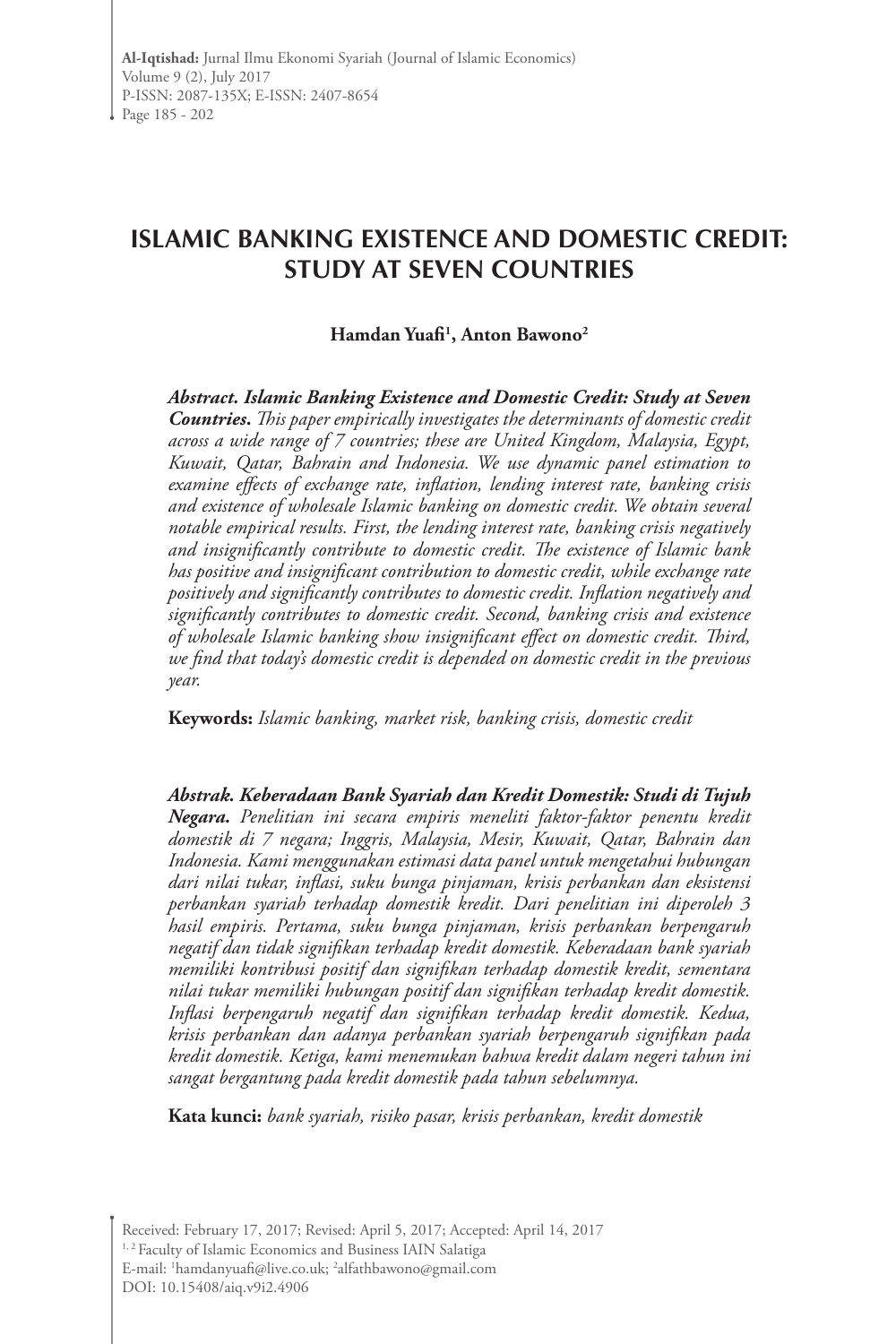## **Introduction**

What are the main factors that determine domestic credit levels in developing economies? Answering this question is a noteworthy issue, particularly given that most countries with Islamic Economics (henceforth CIE's) had not experienced severe boom credit in the last decade. Indeed, the effects of domestic credit on economic activity and financial stability are well documented, along with the experiences of the banking and financial crises in many places, but it didn't have big impact on country with Islamic Banking. For example, the research by Abduh, et.al (2011), in this research we knew that crisis has a positive impact on Islamic Banking. Nevertheless, some recent studies have shown that sustainable domestic credit growth in a developing economy would significantly improve welfare (Obstfeld, 2012). The aim of this paper is to empirically investigate domestic credit dterminants across awide range of 7 CIE's over the period 1980–2014 within dynamic panel data estimation framework.

In case of domestic credit system, the term "domestic credit" refers to lending or credit that a country or territory's central bank makes available to borrowers within the same territory (Pandit, 2016). This may include commercial banks which can be conventional bank and Islamic bank. Islamic bank has same function as conventional bank, collect fund from surplus people in the form of deposit and provide it to the deficit people in the form of financing facility. Unlike traditional banks, Islamic banks' funding comes from deposit and profit-sharing investment accounts with a return decided by the bank's profit. Talking about Islamic bank facilities, there are nine CIE in the world that have biggest operation of Islamic finance. The most significant players are Gulf Cooperation Council (GCC) countries, which account for the vast majority of assets. That said, the model is also making headway in countries such as Malaysia, Indonesia, Turkey and Pakistan.

According to Ernst & Young, total Islamic finance assets of commercial banks rose 17% between 2009 and 2013, hitting \$778 billion. Of that, Gulf Cooperation Council (GCC) countries account for around \$517 billion, ASEAN countries for \$160 billion and South Asia for \$23 billion; with the rest of the world (especially Turkey) making up the remaining \$78 billion. Although the pace of growth has been impressive, the share of Islamic financial assets remains only a small fraction of global financial assets (less than 1%). However, its double-digit growth is comfortably outpacing that of conventional banking. Unfortunately, while the industry is gaining ground, its profitability has so far lagged behind that of comparable conventional banking institutions. Average return on equity in leading Islamic finance banks between 2009 and 2013 was 11.9%, against a 14.5% return from traditional banks.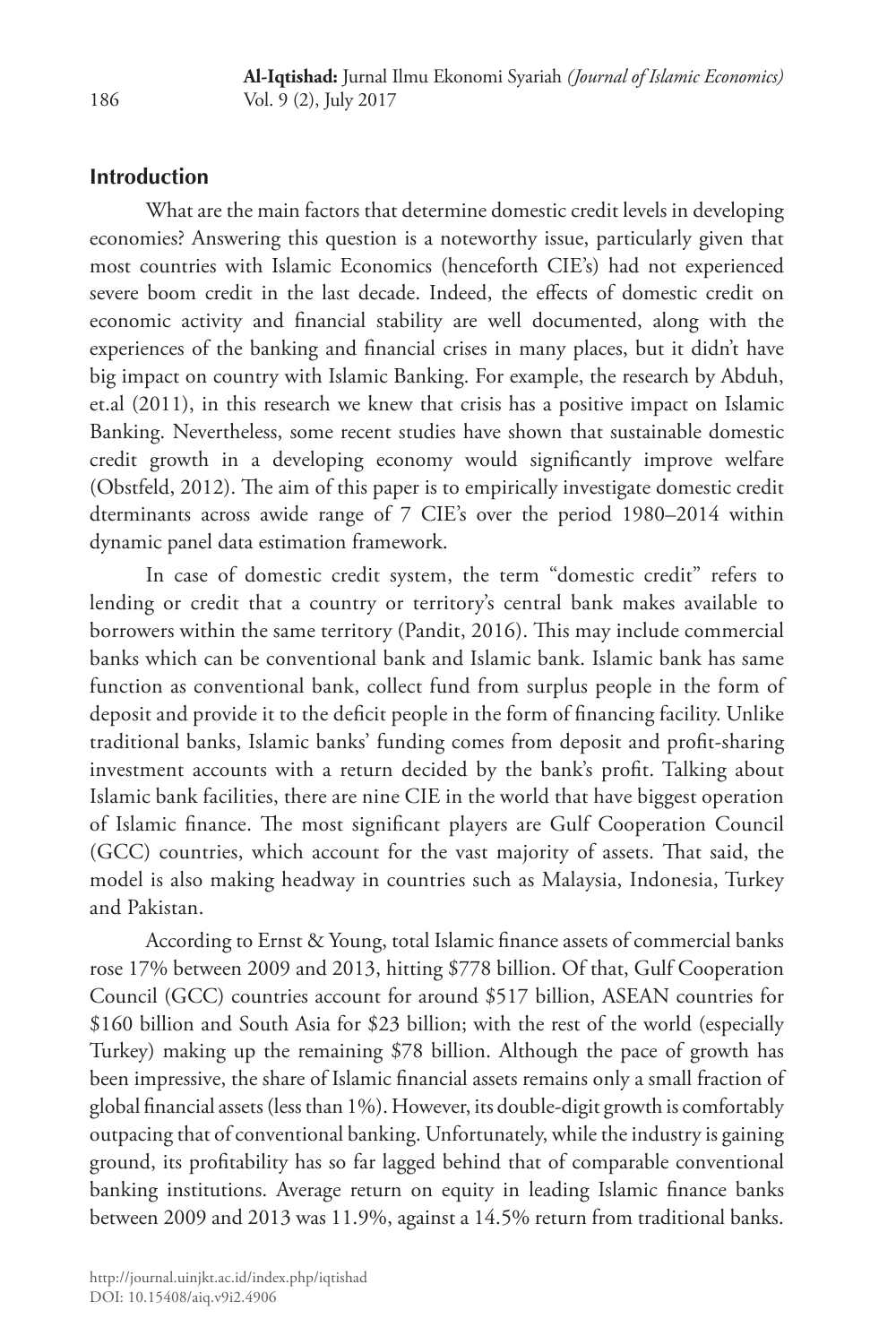The IMF warns of the need to ensure an appropriate regulatory regime surrounding these nascent institutions due to the risks related to the business model (WEF, 2016). These include managing market risk and dealing with the complexity of transactions and corporate structure that is required in facing market risk. That is why we choose market risk variables risk as predictors, such as benchmark rate or interest rate, exchange rate and inflation rate. And based on the data that is shown above the writer took seven countries as research object. Islamic bank must aware not only on market risk but also on nature risk such as economic crisis. The New Palgrave Dictionary of Banking Crises defines that there are two distinct phenomena associated with banking system distress: exogenous shocks that produce insolvency and depositor withdrawals during 'panics'. These two contributors to distress often do not coincide (Jones, 2016). Moreover, serious financial crises, most notably the Great Depression and the financial crisis of 2007-2008, lead to panics, loss of business and consumer confidence, deleveraging, severe and prolonged recessions or depressions, long-lasting periods of high unemployment, and, ultimately and most ominously, unbearable pressure on families and on the fabric of society and social cohesion (Askari, 2015).

As will be discussed in Section 2 below, there is a growing empirical literature examining the determinants of domestic credit, but the best decisive factors remain unclear. Moreover, the determinants of domestic credit levels appear to be complicated. The ability to borrow from abroad allows a country to borrow at lower interest rates and with less pressure on the nominal exchange rate and thus on inflation than if the country is economically and financially closed (Obstfeld, 2012). Thus, domestic credit may not only be driven by market risk factors, such as benchmark rate or interest rate, exchange rate and inflation rate, but also by natural factors, such as domestic crisis, and domestic market conditions.

Does the banking crisis have an effect on Islamic banking? As Askari (2015) said that the frequency of these crises increased in the last decades of the twentieth century and culminated in the devastating global crisis of 2007– 2008. As unfortunate as these crises have been, they have held lessons for Islamic finance, which still is in its nascent stage of development, especially since Islamic finance is now operating in an institutional framework that is basically that of the conventional debt driven system. This research wants to contribute to the existing literature in several ways. To the best of our knowledge, this paper is the first to examine the effects on domestic credit expansion in CIE's of both macroeconomic demand and financial condition factors. Second, this is the first study to analyze the impact of existence of Islamic banking on domestic credit in CIE's.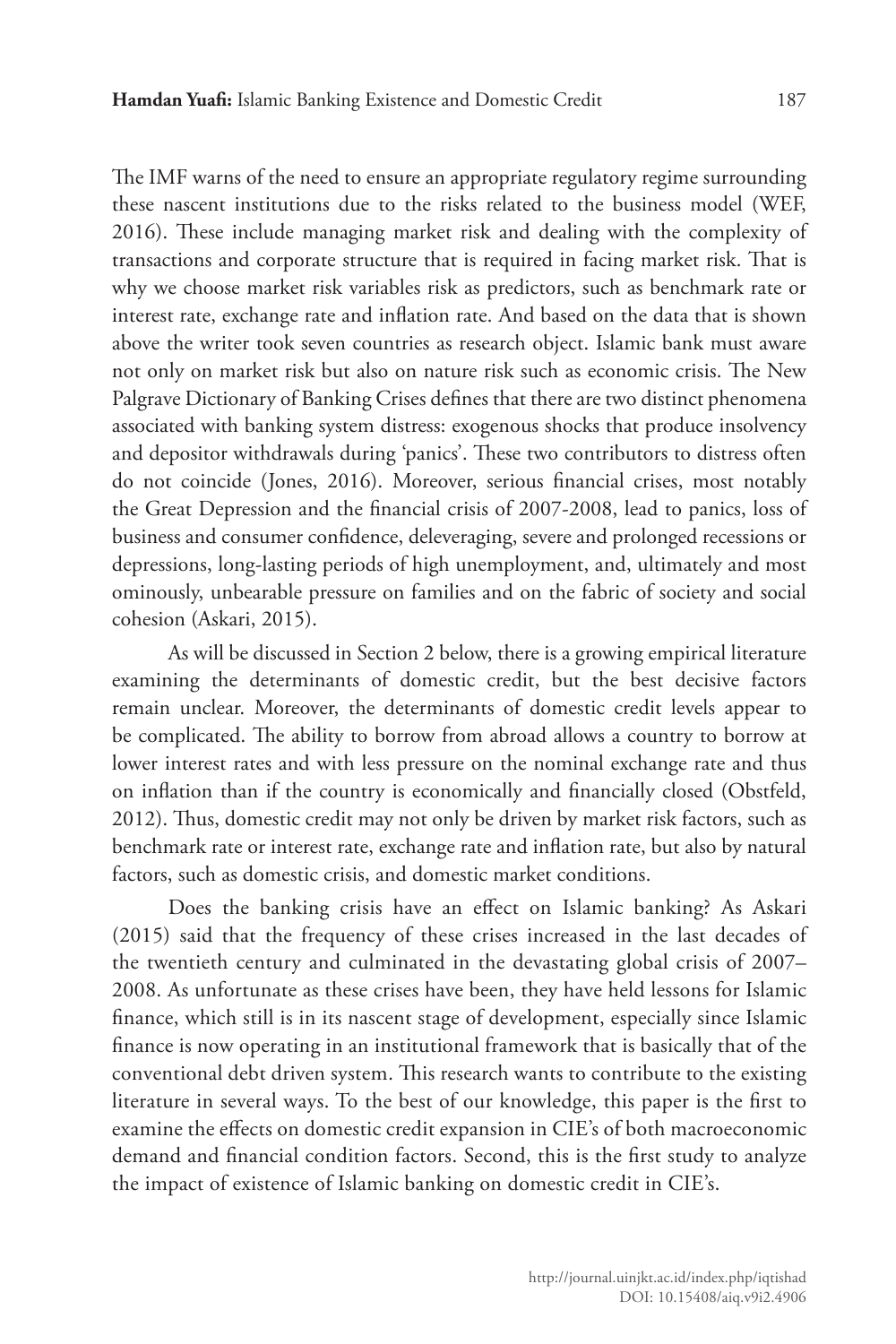# **Literature Review**

Is an Islamic bank more resilient to crisis? The most well-known study is conducted by IMF (2011). A recent IMF study compares the performance of Islamic banks and conventional banks during the recent financial crisis, and finds that Islamic banks, on average, showed stronger resilience during the global financial crisis. But the study also finds that Islamic banks faced larger losses than their conventional peers when the crisis hit the real economy. To control in varying conditions across financial systems, the IMF looks at the actual performance of Islamic banks and conventional banks in countries where both have significant market shares (see Figure 1). It uses bank-level data covering 2007−10 for about 120 Islamic banks and conventional banks in eight countries-Bahrain, Jordan, Kuwait, Malaysia, Qatar, Saudi Arabia, Turkey, and the United Arab Emirates. These countries host most of the world's Islamic banks (more than 80 percent of the industry, excluding Iran) but also have large conventional banking sectors. The key variables used to assess the impact are the changes in profitability, bank lending, bank assets, and external bank ratings.





Source: IMF, 2014

The analysis suggests that Islamic banks fared differently from conventional banks during the global financial crisis. Factors related to the Islamic banking business model helped contain the adverse impact on their profitability in 2008 (see Figure 2). In particular, smaller investment portfolios, lower leverage, and adherence to Sharia principles which precluded Islamic banks from financing or investing in the kind of instruments that have adversely affected their conventional competitorshelped contain the impact of the crisis on Islamic banks in that year.

188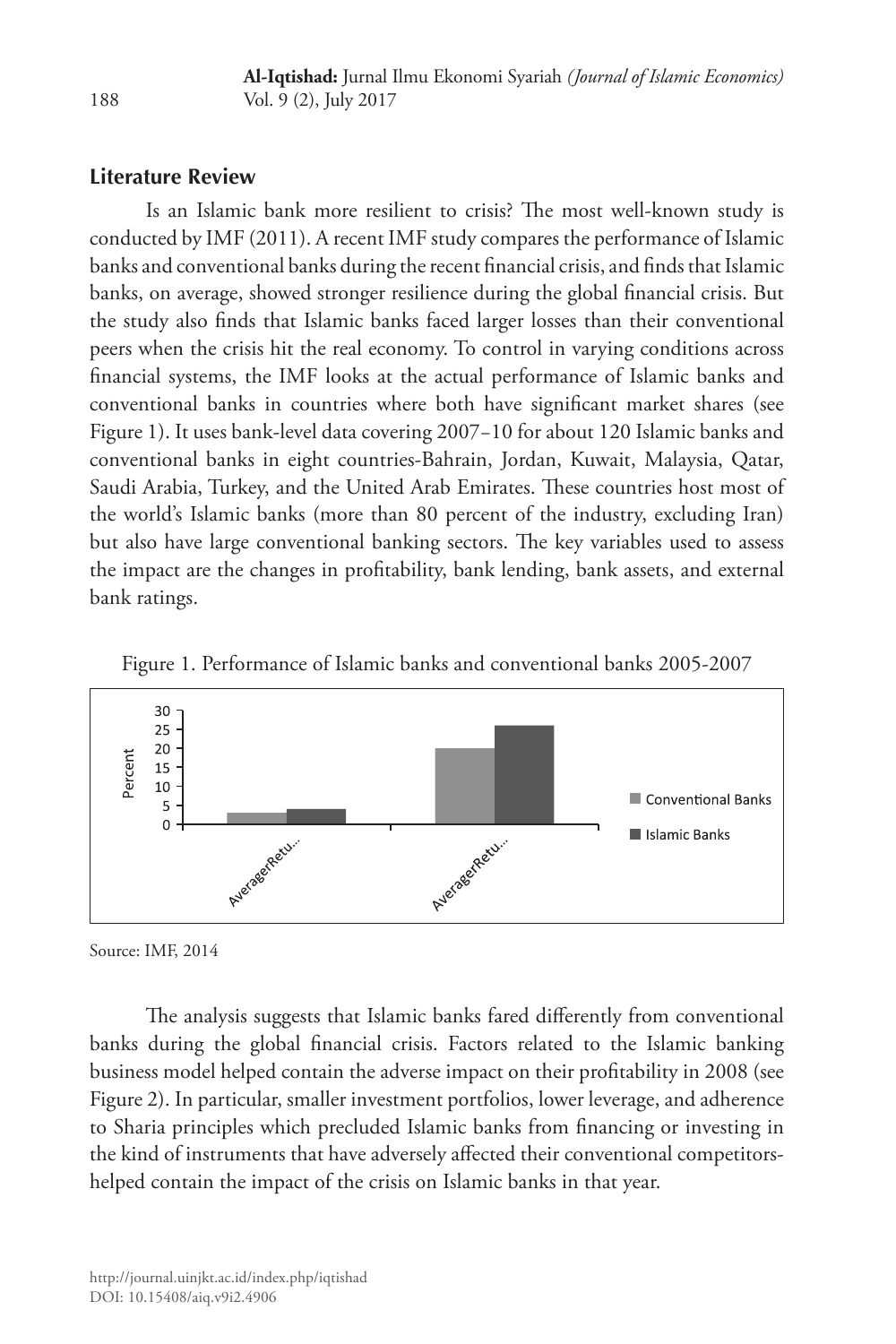

Figure 2. Change in profit, credit, and assets from 2007 to 2008

Source: IMF, 2014

Despite the higher profitability of Islamic banks during the pre-global crisis period (2005–2007), their average profitability for 2008–2009 was similar to that of conventional banks, indicating better cumulative profitability and suggesting that higher pre-crisis profitability was not driven by a strategy of greater risk taking. The analysis also shows that large Islamic banks fared better than small ones, perhaps as a result of better diversification, economies of scale, and stronger reputation. Development of the industry might therefore be achieved, the paper suggests, through establishing large, well-managed Islamic banks that can compete with existing banks. Based on this result study we want to re-examine about the impact of banking crisis on domestic credit to private sector by bank in most of the world's Islamic banks plus United Kingdom as most developing country in Europe in field of Islamic finance development.

World Bank (2016) defined that a domestic credit to private sector by banksrefers to financial resources provided to the private sector by other all financial institution, especially banking institution. This concept is widely used in financial market throughout the world. This concept also used to monitor the behaviour of an economic development in many countries. There are many factors that affect domestic credit, in this research we used 6 (six) variables such as exchange rate, inflation, lending interest rate, which are categorized as market risk determinants. The other two variables are dummy variable which are banking crisis and existence of Islamic banking, these two variable are brad new variables that is used in determining domestic credit. The last variable is an autoregressive variable of domestic credit to private sector by banks.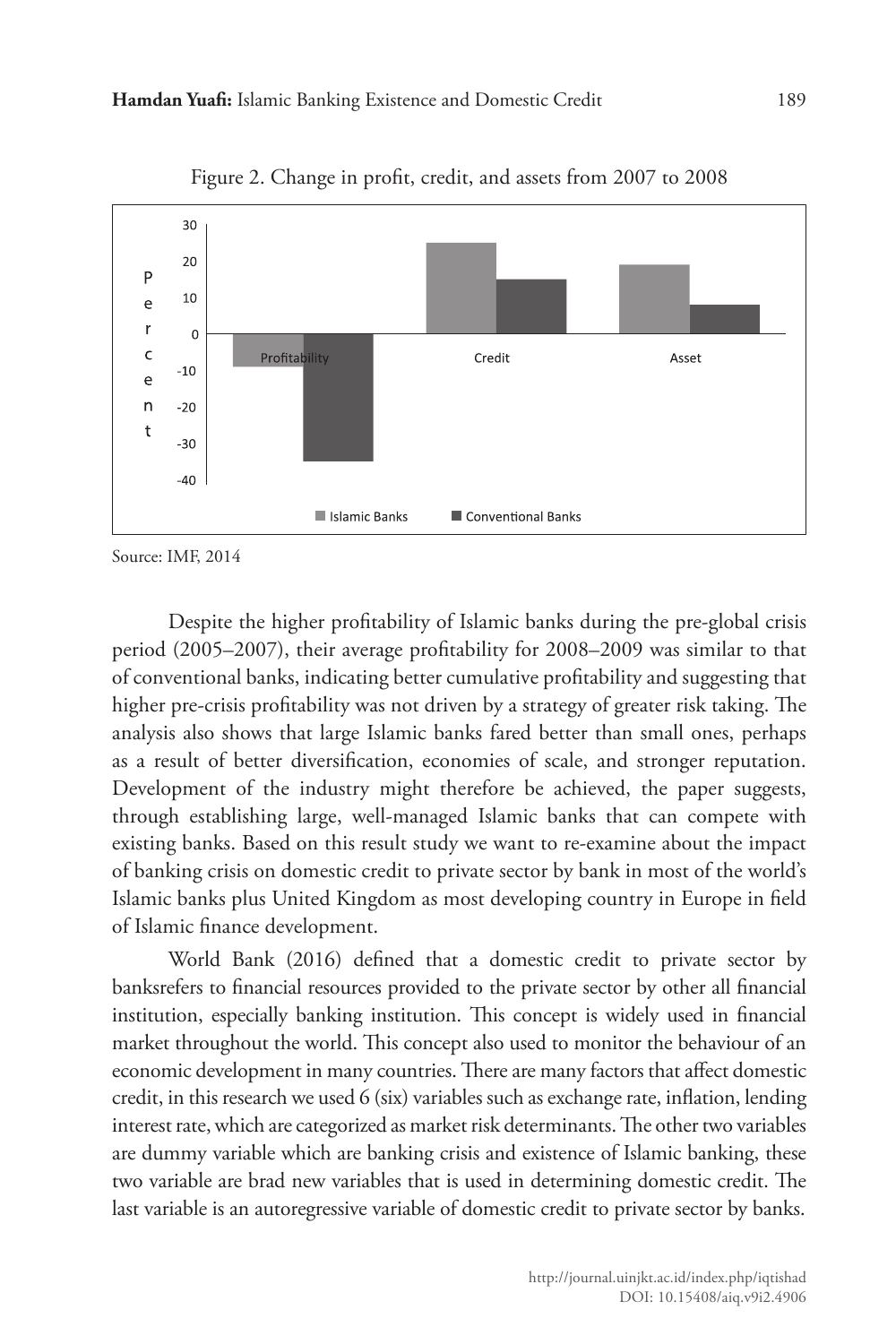At least the writers had found twelve researches that describe the relation between those six variables and domestic credit, the arrangement of the literature review below is presented as each relation of one independent variable toward domestic credit, for example the first until the third are a discussion about the relation between exchange rate and domestic credit and so on. *First*, Ezeji (2014) examines the impact of macroeconomic variables on domestic credit using Nigeria data over a period 1980 -2012 in an attempt to contribute to the growth of banking sector. More specifically, the study seeks to determine whether interest rate, inflation, money supply, exchange rate have a long run relationship on domestic credits in the banking sector in Nigeria. The study confirmed that the exchange rate, interest rate, inflation indicators used in the study has some influence on domestic credit.

*Second*, Magud et al. (2011) analyze the impact of exchange rate flexibility on credit markets during periods of large capital inflows. They show that credit grows more rapidly and its composition tilts to foreign currency in economies. *Third*, Aghion et al. (2009) empirical evidence that real exchange rate volatility can have a significant impact on long-term rate of productivity growth, but the fact depends critically on a country's level of financial development (in this case measured by Domestic Credit). Their empirical analysis is based on an 83 country data set spanning the years 1960-2000. They also offer a simple monetary growth model in which real exchange rate uncertainty exacerbates the negative investment effects of domestic credit market constraints.

*Fourth*, Söğüt (2008) investigates the determinants of financial development and private sector credits for a panel of 85 developing and industrial countries using annual data from 1980 to 2006. In this study one of the determinants of financial development, which is inflation, has positive and significant effect on Determinants of Private Sector Credit. *Fifth*, Boyd et al. (2001) empirically assesses these predictions. The evidence indicates that there is a significant, and economically important, negative relationship between inflation and both banking sector development and equity market activity. Further, the relationship is nonlinear. As inflation rises, the marginal impact of inflation on banking lending activity and stock market development diminishes rapidly. Moreover, we find evidence of thresholds. For economies with inflation rates exceeding 15 percent, there is a discrete drop in financial sector performance, which is measured by Domestic Credit.

*Sixth*, Gozgor (2014) empirically examines the determinants of domestic credit expansion across a wide range of 24 emerging market economies. He used a dynamic panel data estimation technique to investigate the short-run and long-run effects of internal demand which is lending interest rate and external supply factors, external balance, different measures of trade openness and global uncertainty on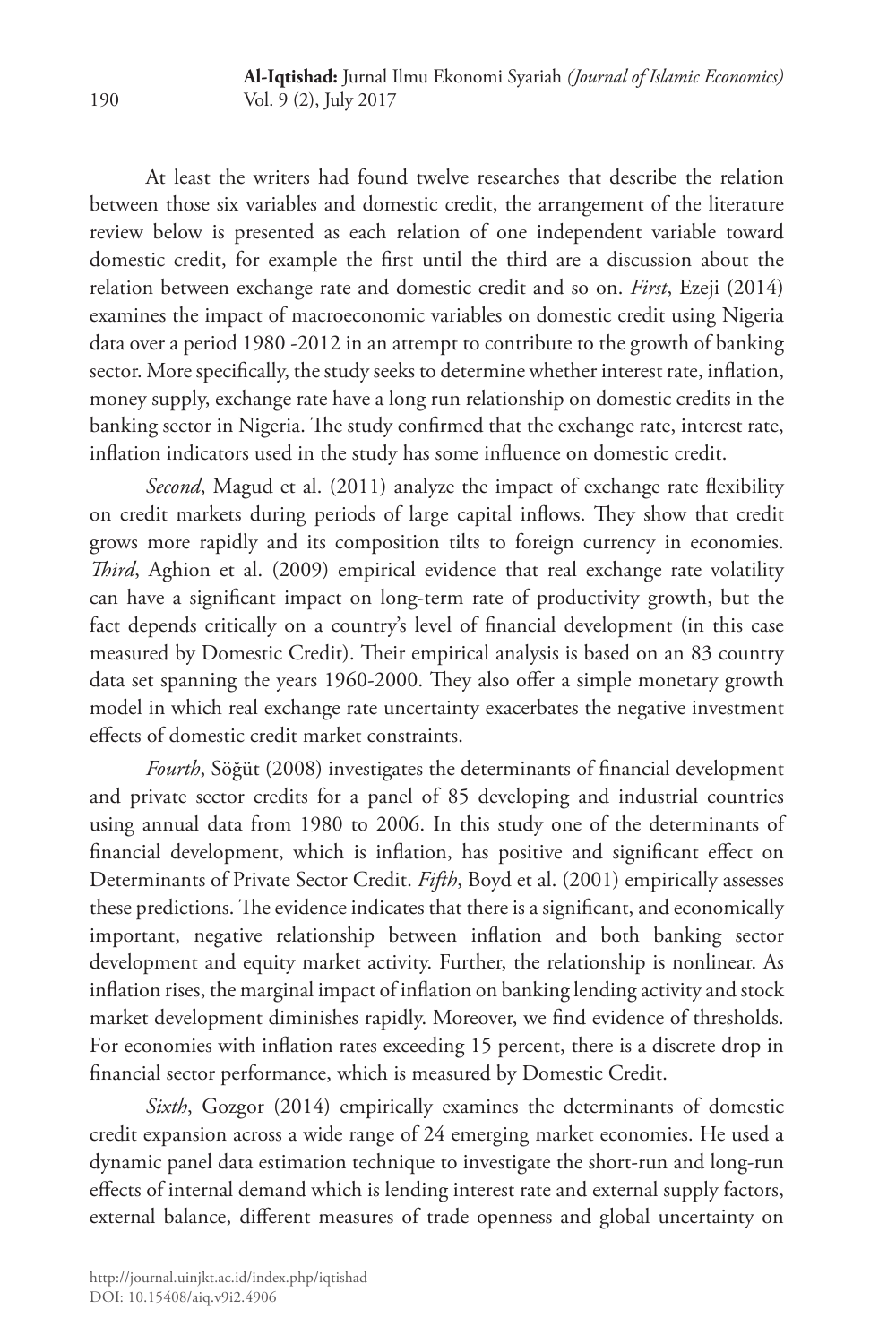domestic credit. He found that loose monetary policy in the domestic market, differences between domestic and global lending rates and real trade openness positively and significantly contribute to domestic credit levels. *Seventh*, Suh (2012) examines the different effects of macro prudential policy and monetary policy on credit and inflation using a simple New Keynesian model with credit. In this model, macro prudential policy is effective in stabilizing credit but has a limited effect on inflation. Monetary policy with an interest rate rule stabilizes inflation, but this rule is 'too blunt' an instrument to stabilize credit or in other word interest rate has a negative and significant effect on Domestic Credit.

*Eight*, Büyükkarabacak and Valev (2010) argue that household credit growth raises debt levels without much effect on long-term income. Rapid household credit expansions generate vulnerabilities that can precipitate a banking crisis. Enterprise credit expansions can have the same effects but it is tempered by the associated increase in income. Their estimations show that household credit expansions have been a statistically and economically significant predictor of banking crises and in my own opinion it can be vice versa. *Ninth*, Rose and Spiegel (2009) are using a Multiple Indicator Multiple Cause (MIMIC) model. Their analysis is conducted on a cross-section of 107 countries. Their model tries to study on the effect of crisis on financial policy and financial condition, which are measured by domestic credit, asset price, macroeconomics condition, institution and geography of these countries. The evidence shows that banking crisis has negative and significant effect on financial condition, which is measured by Domestic Credit.

*Tenth*, Arteta and Hale (2008) argue that, through its effect on aggregate demand and country-risk premia, sovereign debt restructuring can adversely affect the private sector's access to foreign capital markets. Using fixed effect analysis, they estimate that sovereign debt rescheduling episodes are indeed systematically accompanied by a decline in foreign credit to emerging market private firms, both during debt renegotiations and for over two years after the agreements are reached. This decline is large (over 20%), statistically significant, and robust when they control for a host of fundamentals. *Eleventh*, Rashid (2011) with bank-level data from 81 developing countries, shows that increased foreign bank presence, in case of his research most all of Islamic banking in his research object is foreign bank, and it is associated with increased reliance on non-deposit based funding, which leads to higher interest rate spreads, less credit to the private sector, and higher volatility in bank loans. *Twelfth*, Brown (2003) an indication of the level of bank finance used in each country can be obtained by examining the level of domestic credit to GDP. Results indicate that Malaysia, Egypt, Jordan and Kuwait have the highest levels of domestic credit provided by the banking system. It shows that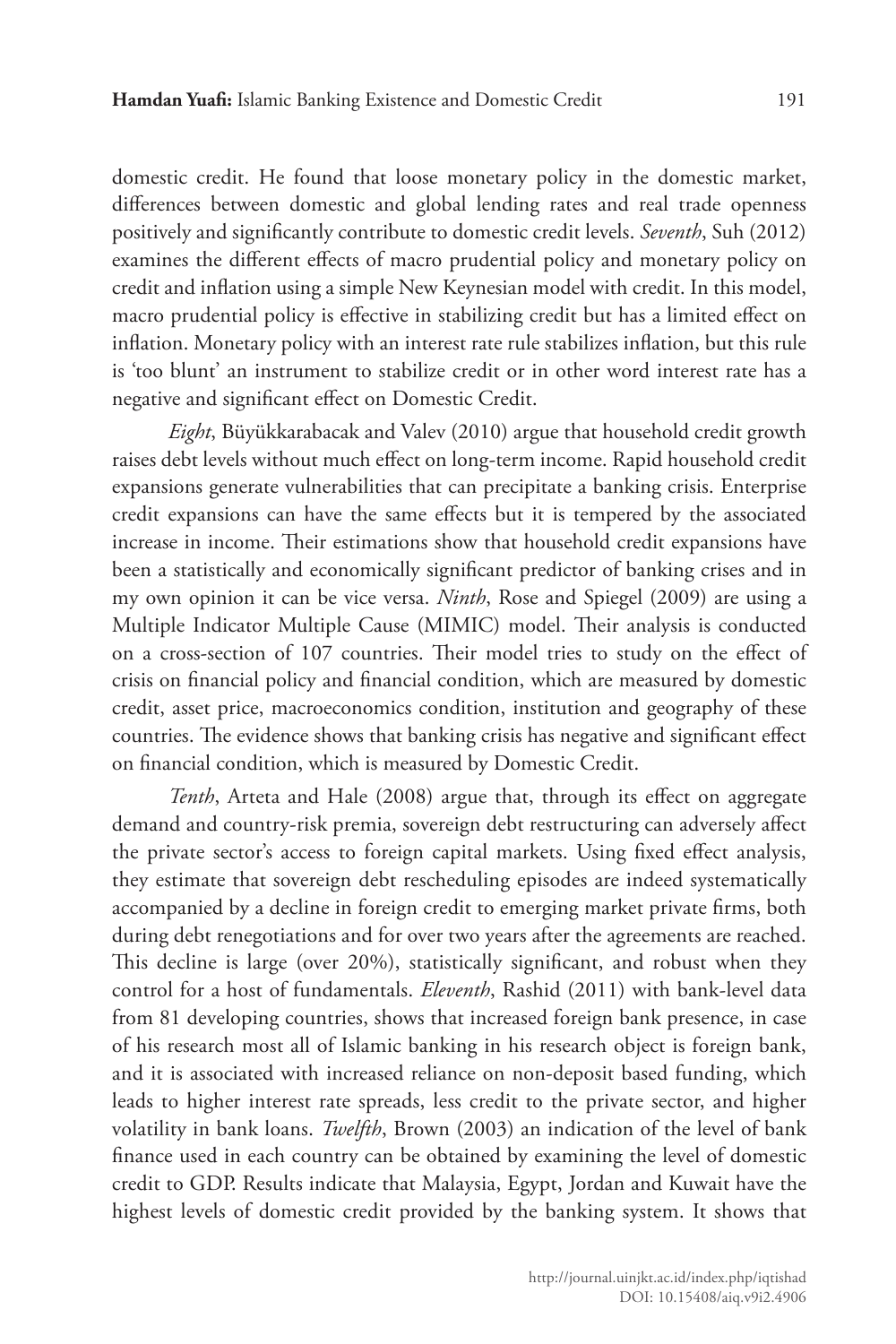existence of Islamic banking in these countries has significant and positive effect on Domestic Credit.

# **Method**

As discussed above, in this research we use a panel data, we collect the data from the Global Financial Development Database which is published by World Bank and last updated in June 2016, we choose the 1990 as a starting year. In this research we choose United Kingdom, Malaysia, Egypt, Kuwait, Qatar, Bahrain and Indonesia as samples of the study. We take these countries not only because these countries meet all the variables data but also the country has massive development of Islamic finance institution.

The method utilized in this model is panel regression advantage in which the advantage is that it produces a greater degree of freedom. The equation of model regression applied will be as follows:

 $DCB_{it} = \alpha + \beta_1 EXR_{it} + \beta_2 INF_{it} + \beta_3 INT_{it} + \beta_4 BC_{it} + \beta_5 EIB_{it} + \beta_6 DC_{it} + \varepsilon_{it}$ Where:

DCB : Domestic Credit to Private Sector by Banks

- EXR : Exchange Rate
- INF : Inflation
- INT : Lending Interest Rate
- BC : Existence of Banking Crisis
- EIB : Existence of Wholesale Islamic Banking
- DC : Domestic Credit to Private Sector by Banks (lagged 1)

 In order to choose best panel regression model, we have to do Chow Test, Haussmann Test or LM to find which model suitable to the characteristics of the data. Basically these three methods can be selected based on the circumstances of the study. But before we get further by doing panel estimation, we should examine our data by doing instrument test; in this research we conduct a unit root test. Furthermore, in order to make our model is best fit with the reality we should also do an assumption test such as autocorrelation, multicollinearity, and heteroscedasticity.

# **Results and Discussion**

#### **Result**

Table 1 reports the results of the Levin, Lin & Chu an Unit root test, the individual lag is chosen based on the Schwarz Info Criterion (SIC). The tests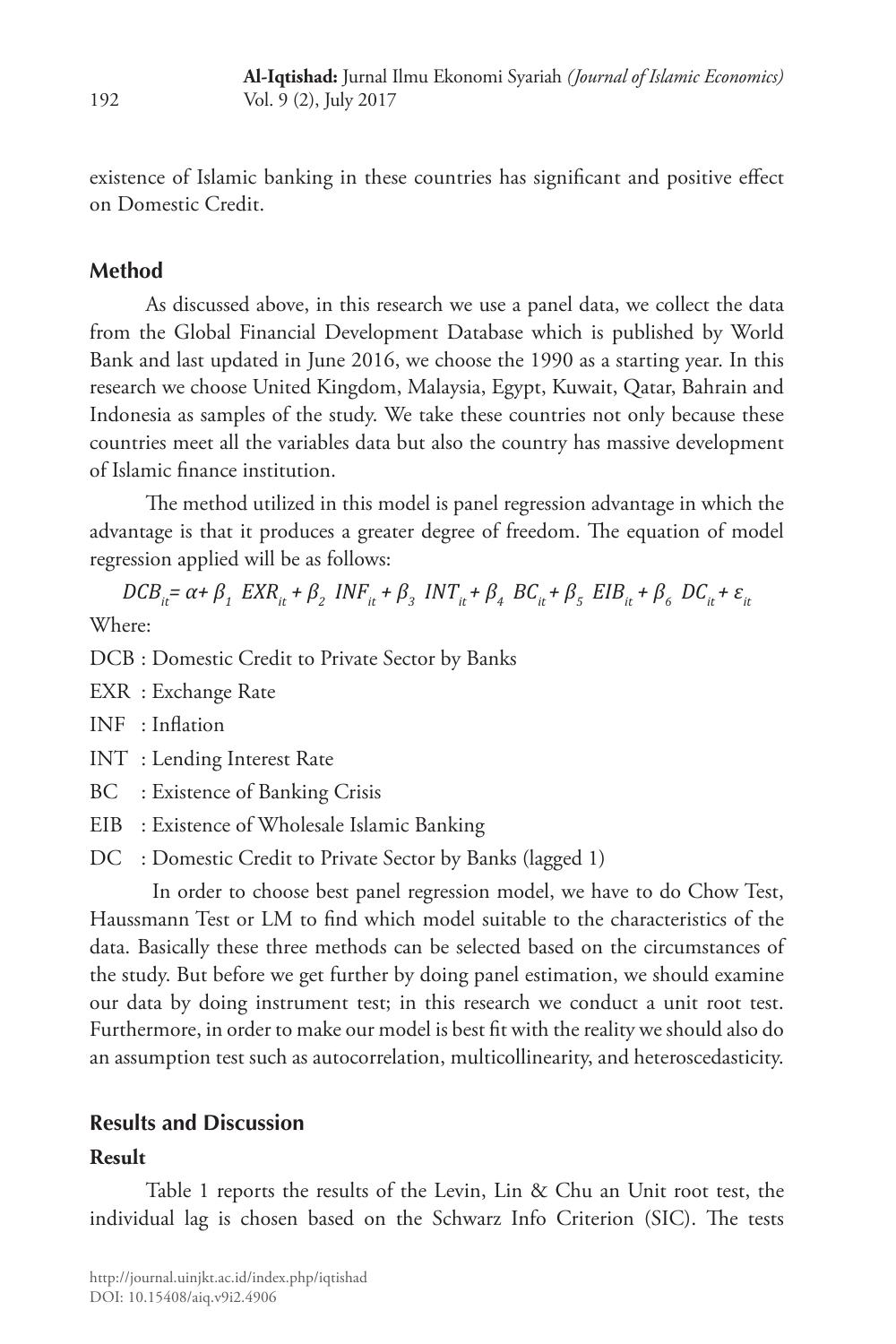are conducted with trend and intercept. We examine four variable, exchange rate, inflation, lending interest rate and he dependent variable domestic credit by banks. Except exchange rate variable, Levin, Lin & Chu agreed that domestic credit, inflation, and lending interest rate variable contain are stationary in the first difference since the level of probability value is less than 0.05. Conversely, the exchange rate variable are stationary in the second difference, in other words it is noted as d(exchange rate) since the first difference stationary test cannot reject the hull hypothesis but the second difference can reject the null hypothesis.

| Variable        | Probability | <b>Stationer</b> at |
|-----------------|-------------|---------------------|
| Exchange Rate   | 0.0000      | Second Different    |
| Inflation       | 0.0000      | First Different     |
| Interest Rate   | 0.0004      | First Different     |
| Domestic Credit | 0.0074      | First Different     |

Table 1. The Results of Stationarity Test

Source: Estimated Result

Having concluded that each of the series is stationary, we don't need to proceed whether there exists a long-run equilibrium between the domestic credit by banks and the market risk determinant variables selected.Therefore, our model is best fit either in short-run or long-run equilibrium.

Based on chow test result, Table 2, that compares the best model whether common effect or fixed effects. If null hypothesis chow test is not rejected, the data can simply be pooled together and OLS employed. If this null is rejected, however, then it is not valid to impose the restriction that the intercepts are the same over the cross sectional units and a panel approach must be employed or fixed effect is employed.

| <b>Effects Test</b>      | <b>Statistic</b> | d.t.     | Prob.  |  |
|--------------------------|------------------|----------|--------|--|
| Cross-section F          | 91.804376        | (6, 133) | 0.0000 |  |
| Cross-section Chi-square | 237.416437       |          | 0.0000 |  |

Table 2: The Results of Chow Test

Source: Estimated Result

From the Table 2, we know that probability value shows significant value, we can assume that chow test appropriately reject null hypothesis. Therefore, it can be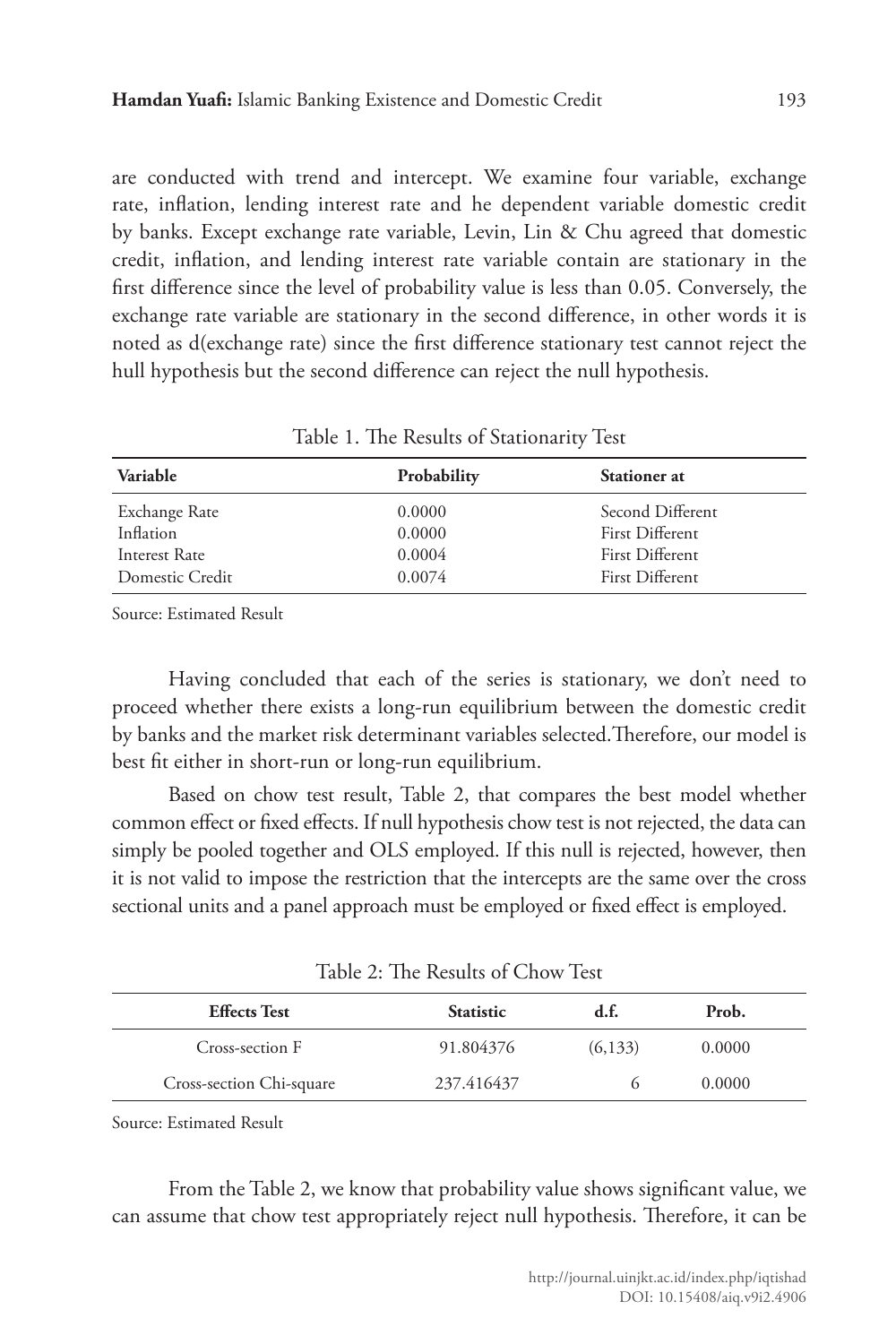assume that fixed effect is better to be used than common effect. Based on hausman test result, Table 3, that compares the best model whether fixed effect or random effects. The null hypothesis is Random Effect and the alternative hypothesis is Fixed Effects. If the value of the probability of cross section Random is greater than significant level then a null hypothesis is accepted. The chosen model for panel data regression is Random Effects. Conversely, if the value of probability of cross section Random is less than significant level then hypothesis is rejected, which means the most appropriate model used is fixed effect model.

From the Table 3, we know that probability value shows significant value, we can assume that hausman test appropriately reject null hypothesis. Therefore, it can be assume that fixed effect is better to be used than random effect. Since our result indicate that the best model is Fixed effect, we don't need to do a Lagrange multiplier (LM) tests because it has been covered by Chow test in choosing whether fixed effect of common effect. After we got our model specification, we have to do a test of assumptions, which are autocorrelation, multicollinearity, and heteroscedasticity test.

Table 3. The Results of Hausman Test

| Test Summary         | Chi-Sq. Statistic | Chi-Sq. d.f. | Prob.  |
|----------------------|-------------------|--------------|--------|
| Cross-section random | 136.792443        |              | 0.0000 |

Source: Estimated Result

Because our data is an autoregressive model (there is a lag dependent variable that placed as independent variable) Durbin–Watson d statistic may not be used to detect (first order) serial correlation in autoregressive models, because the computed *d* value in such models generally tends toward 2, which is the value of *d* expected in a truly random sequence. In other words, if we routinely compute the *d* statistic for such models, there is a built-in bias against discovering (first order) serial correlation. Despite this, many researchers compute the d value for want of anything better. However, Durbin himself has proposed a large-sample test of firstorder serial correlation in autoregressive model, durbin *h* test.

But this test is not as powerful in a statistical sense as the Breusch Godfrey (the BG test) test, such as in Table 4. Moreover Durbin h has a weakness, Durbin h test cannot be used to detect autocorrelation in research with large number of observation. Since our research has large numbers of sample this is why we rather use BG test than Durbin h test.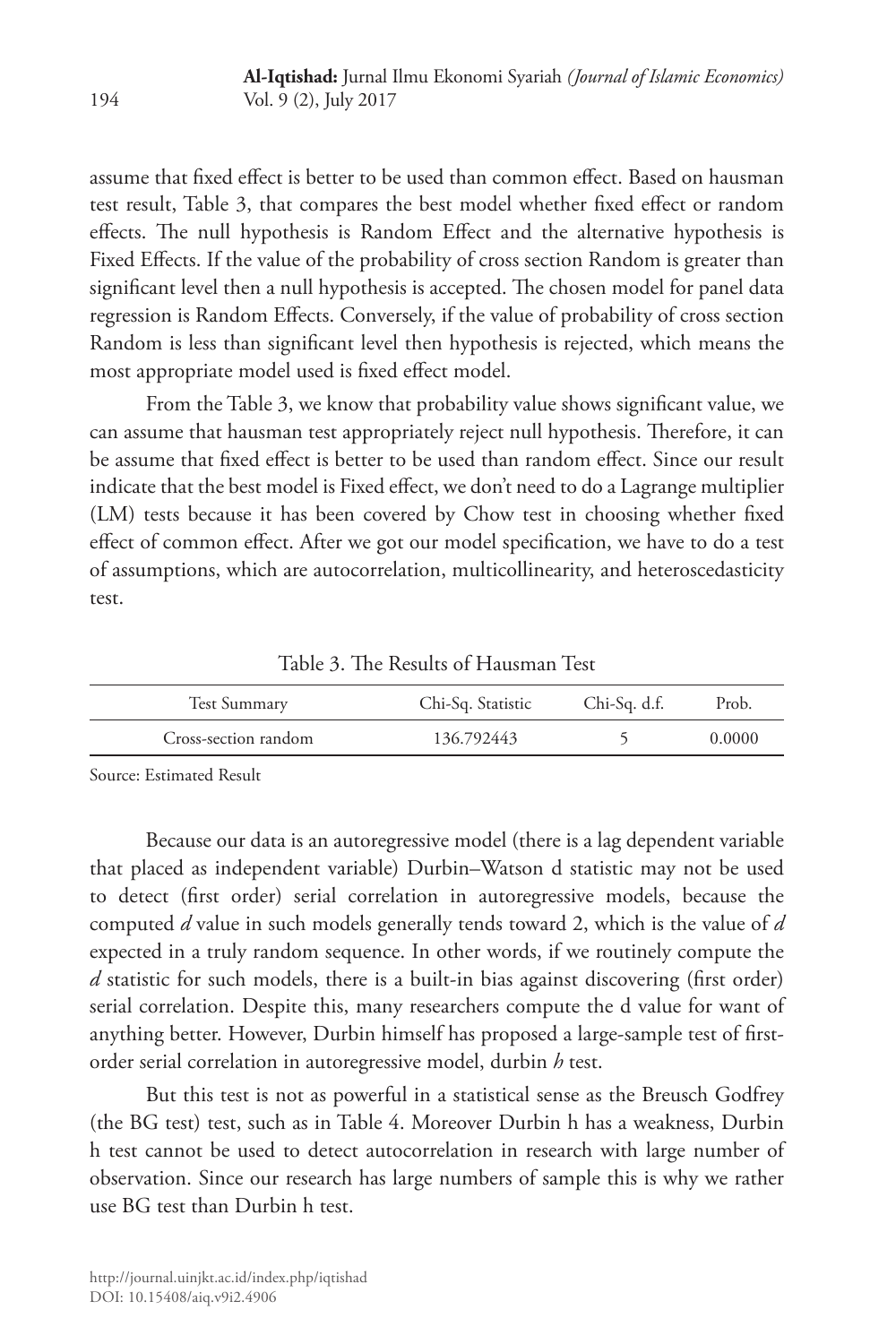| Variable      | Coefficient | <b>Std. Error</b> | t-Statistic | Prob.  |  |
|---------------|-------------|-------------------|-------------|--------|--|
| $Resid01(-1)$ | 0.259558    | 0.104463          | 2.484682    | 0.0147 |  |
| $Resid01(-2)$ | 0.119163    | 0.108366          | 1.099632    | 0.2742 |  |
| $Resid01(-3)$ | $-0.141342$ | 0.123104          | $-1.148156$ | 0.2538 |  |
| $Resid01(-4)$ | 0.033575    | 0.121495          | 0.276349    | 0.7829 |  |
| $Resid01(-5)$ | $-0.012600$ | 0.103266          | $-0.122013$ | 0.9031 |  |
| $Resid01(-6)$ | $-0.029101$ | 0.094748          | $-0.307146$ | 0.7594 |  |
| R-squared     | 0.090130    |                   |             |        |  |

Table 4: The Results of Breusch Godfrey (the BG test) test

Source: Estimated Result

Based on this result, first we calculate the chi-square value. We can get the chi-square value by multiplying the n-p and the R-squared, and then we get 9.28339. After we get the chi-square value, we compare this value with the chisquare table; we know that the chi square value shows 18.547. Since the chi-square test result doesn't exceed the chi-square table, we can conclude that we cannot reject the null hypothesis of no serial correlation and we assume that our model is free from autocorrelation problem.

| <b>Auxiliary</b> | <b>Dependent Variabel</b>    | $r^2$    |
|------------------|------------------------------|----------|
|                  | D(Exchange_Eate)             | 0.680681 |
| 2                | Inflation                    | 0.831686 |
| 3                | Lending_Interest_Rate        | 0.925649 |
| 4                | Existence of IB              | 0.759304 |
| 5                | Banking_Crisis               | 0.535756 |
| 6                | Domestic_Credit_by_Banks(-1) | 0.917689 |
| 7                | Main Regression              | 0.978086 |

Table 5: The Summary Results of Auxiliary Regression of Multicolinearity

Source: Summary of Estimated Rsult

In this research to detect multicollinearity, we are looking at the matrix of correlations between the individual variables or auxiliary regression to detect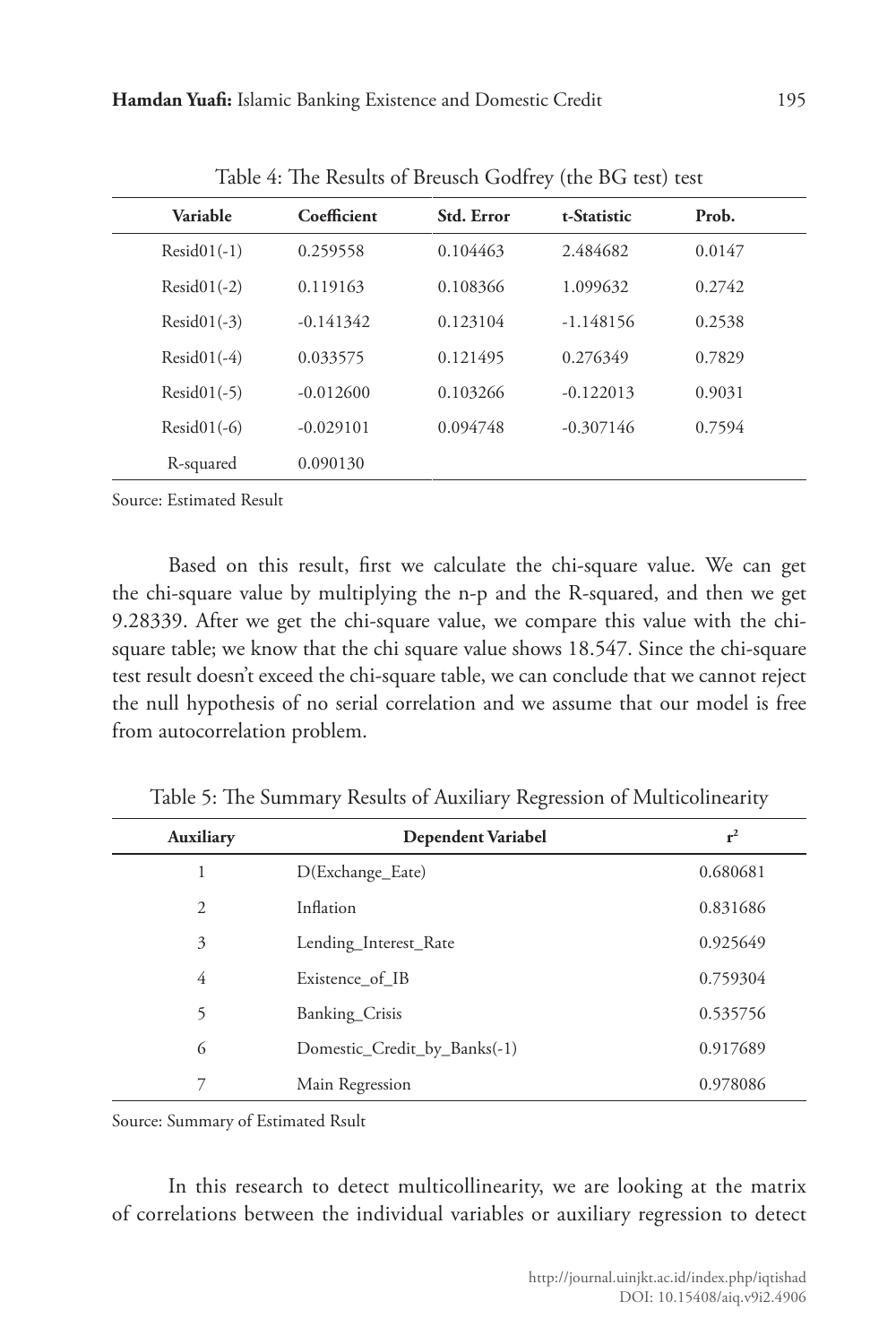the multicollinearity. The summary of the auxiliary regression is presented in the Table 5. In this research we use Park test to detect heteroscedasticity problem in the model, park formalizes the graphical method by suggesting that  $\sigma^2$  is some function of the explanatory variable Xi. If  $\beta$  turns out to be statistically significant, it would suggest that heteroscedasticity is present in the data. If it turns out to be insignificant, we may accept the assumption of homoscedasticity. In this research, we use park test on eviews. The result is as follow:

| Coefficient | Std. Error | t-Statistic | Prob.  |
|-------------|------------|-------------|--------|
| $-0.000149$ | 0.000633   | $-0.234698$ | 0.8149 |
| $-0.035316$ | 0.077313   | $-0.456787$ | 0.6487 |
| 0.177159    | 0.173473   | 1.021249    | 0.3093 |
| 0.520266    | 1.265730   | 0.411040    | 0.6818 |
| 1.413228    | 1.210789   | 1.167196    | 0.2456 |
| $-0.016647$ | 0.019674   | $-0.846104$ | 0.3993 |
|             |            |             |        |

Table 6: The Results of Park Test

Source: Estimated Result

From the result in Table 6, we get that the model is fit the homoskedasticity assumption. It can be seen from the *p-value* from the Table 6, because there is no significant value in all independent variables. Since our model is not suffered from autocorrelation, multicolinearity and heteroscedasticity, we can assume that our model is fit in describing the real condition. Then, we are going to interpret our result.

Based on chow test, Haussmann test and LM test, the best model is Fixed Effect. The model is in the following Table 7. The t ratio aims to determine whether the independent variables used in the model affect the dependent variable. When the *prob* value is smaller than 0.05, the independent variables used in the model has partially an effect on the dependent variable. Based on Table 7 we know that only three independent variables that have significant value, these are exchange rate, inflation and domestic credit by banks (previous 1 year ago). It can be concluded that only two independent variables that partially affected the dependent variable.

196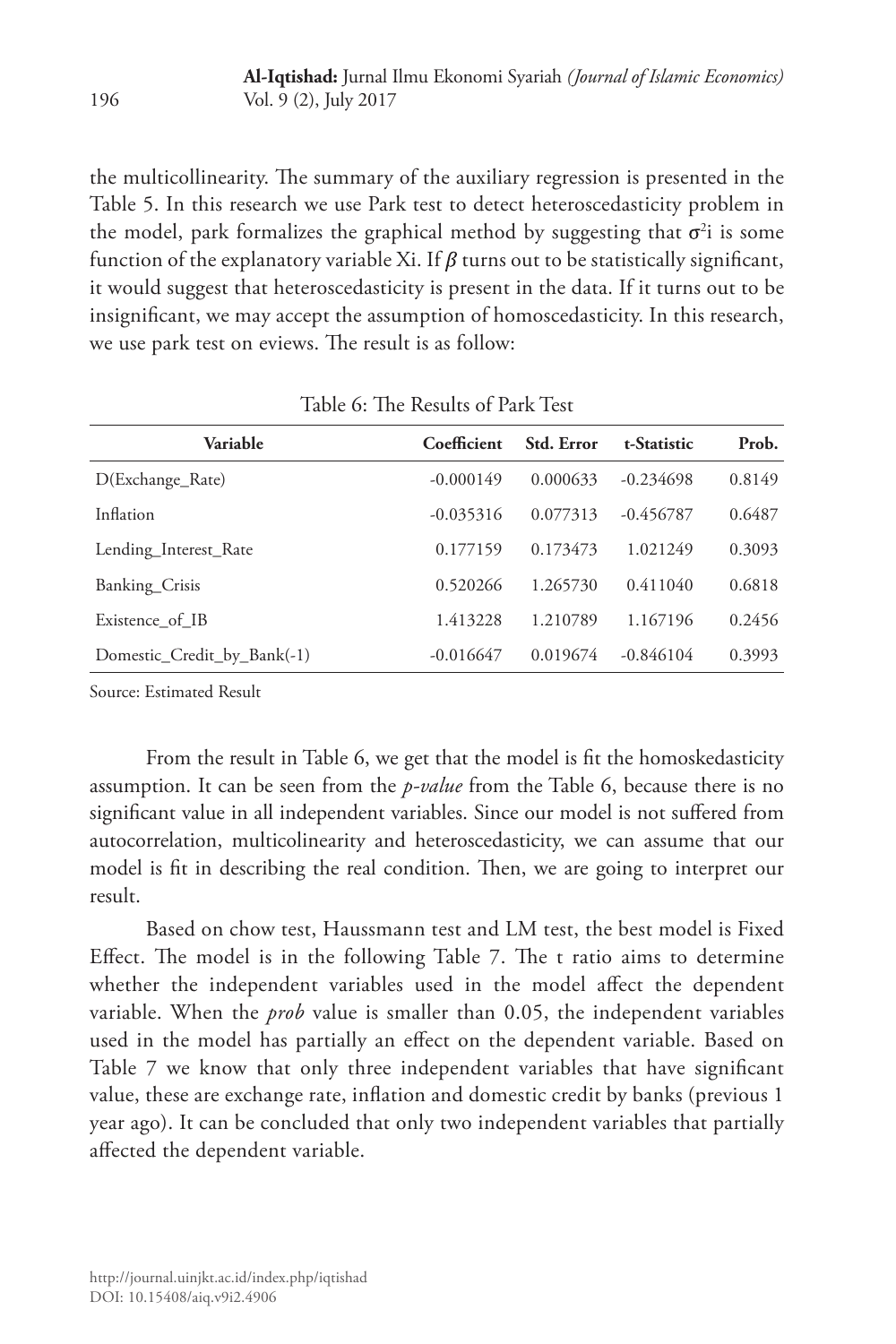| Variable                    | Coefficient | Std. Error | t-Statistic | Prob.  |
|-----------------------------|-------------|------------|-------------|--------|
| D(Exchange_Rate)            | 0.003856    | 0.001512   | 2.549623    | 0.0119 |
| Inflation                   | $-0.420334$ | 0.164412   | $-2.556581$ | 0.0117 |
| Lending_Interest_Rate       | $-0.068771$ | 0.275026   | $-0.250052$ | 0.8029 |
| Banking_Crisis              | $-0.446881$ | 3.146456   | $-0.142027$ | 0.8873 |
| Existence of IB             | 2.366918    | 2.915742   | 0.811772    | 0.4184 |
| Domestic_Credit_by_Bank(-1) | 0.869165    | 0.049579   | 17.53090    | 0.0000 |
| R-squared                   | 0.970782    |            |             |        |
| Adjusted R-squared          | 0.968126    |            |             |        |
| F-statistic                 | 365.4829    |            |             |        |
| Prob(F-statistic)           | 0.000000    |            |             |        |

Table 7. The Empirical Results

Source: Estimated Result

In this regression test we aim to determine whether the independent variables used in the model, affect the dependent variable simultaneously. To see whether there is an effect or not, it can be seen from the value *Prob (F-statistic)* in the table 7. If the value is smaller than 0.05, it can be concluded that, at  $\alpha$  of 0.05 independent variables affect the dependent variables simultaneously. From the table above it can be seen that, sig F is 0.00 below the value of  $\alpha$  is 0.05. It can be concluded that the independent variables in the model used affect the dependent variables simultaneously/synchronously.

The goodness of fit statistics is calculated to determine how much of the variation of independent variables, *d(exchange\_rate), inflation, lending\_interest\_ rate, existence\_of\_ib, banking\_crisis* and *domestic\_credit\_by\_banks(-1)*, can explain the dependent variable, *domestic\_credit\_by\_bank* . Based on Table 7 above, it can be seen in the row R-squared of 0.970782and Adjusted R Squared of 0.968126. Researchers chose the value of Adjusted R Square due to haveing more accurate value than the R Square. The value show 0.970782 or 97%, it indicated that the independent variables used in the model have the ability to explain the dependent variable 97% while the remaining 3% is explained by other variables outside the model.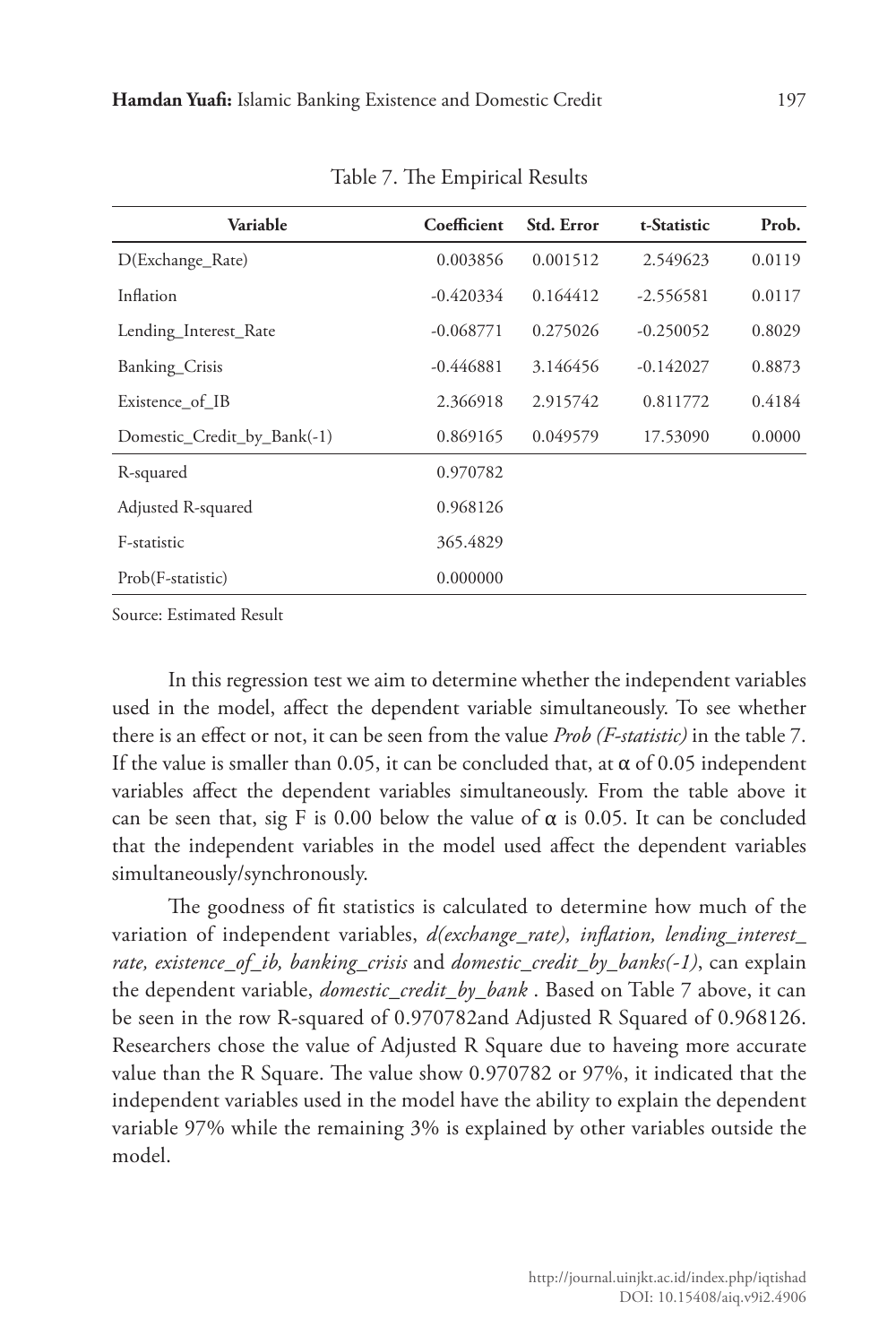#### **Discussion**

From the Table 7, we know that there are 6 variables that are included in the regression. All of them passed the assumption test. These are *d(exchange\_rate), inflation, lending\_interest\_rate, existence\_of\_ib, banking\_crisis and domestic\_credit\_ by\_banks(-1)*. Here we will explain the multiple regression result. I will sort the longer variable name to make it more efficient. The equation that is formed will be explained as follows:

# DCB = 10.66657+ 0.003856EXR - 0.420334INF – 0.068771 INT -0.446881 BC + 2.366918EIB + 0.869165DC

It means, If EXR, INF, INT, EIB, BC and DC is equal to 0 (zero), the DCB will increase by 13.01197% of GDP. Exchange Rate (EXR) shows positive and significant value in the result and show coefficient value 0.003856. It means if INF, INT, EIB, BC and DC are equal to 0 (zero) and EXR increases one point the DCB will increase by 0.3% of GDP assuming ceteris paribus. We will explain our reasoning from this result. When exchange rate depreciated (the nominal is increase) the price of imported goods will rise so the domestic credit will decrease, as the law of demand, if the price of goods rises, the demand will decrease. This result is supported by Ekinci (2016) he said that exchange rate has a positive effect on return and return volatility respectively, which bank's return came from credit, logically more credit it lends, more return it has. Moreover, Ezeji (2014) wrote that exchange rate doesn't have significant effect on domestic credit based on Granger causality test. Our research show an effect but it is in small portion, it is supported by Magud et.al., (2011) found that exchange rate flexibility may also play a role on credit expansion but in small effect. This research can be a reference for future research since exchange rate effect on credit may present defferent result, either significant or insignificant, This is depended on the research object and the countries studied.

Inflation (INF) shows negative and significant value in the result and show coefficient value: -0.420334. It means if EXR, INT, EIB, BC and DC are equal to 0 (zero) and INF increases one percent the DCB will decrease by 40 % of GDP assuming ceteris paribus. Our reasoning, if inflation raises central bank will increase the discount rate to stabilize the economy, because of this, commercial banks will raise their interest rate and it will decrease the credit. Our result shows that inflation has negative and significant effect on credit. This result was confirmed by Boyd et.al. (2001), the evidence of their research indicates that there is a significant, and economically important, negative relationship between inflation and financial development that is measured by domestic credit. This result is also supported by Ekinci (2016) that the effect of inflation on bank profitability is negative insignificant. Moreover, Söğüt (2008) found that financial development, in which measured by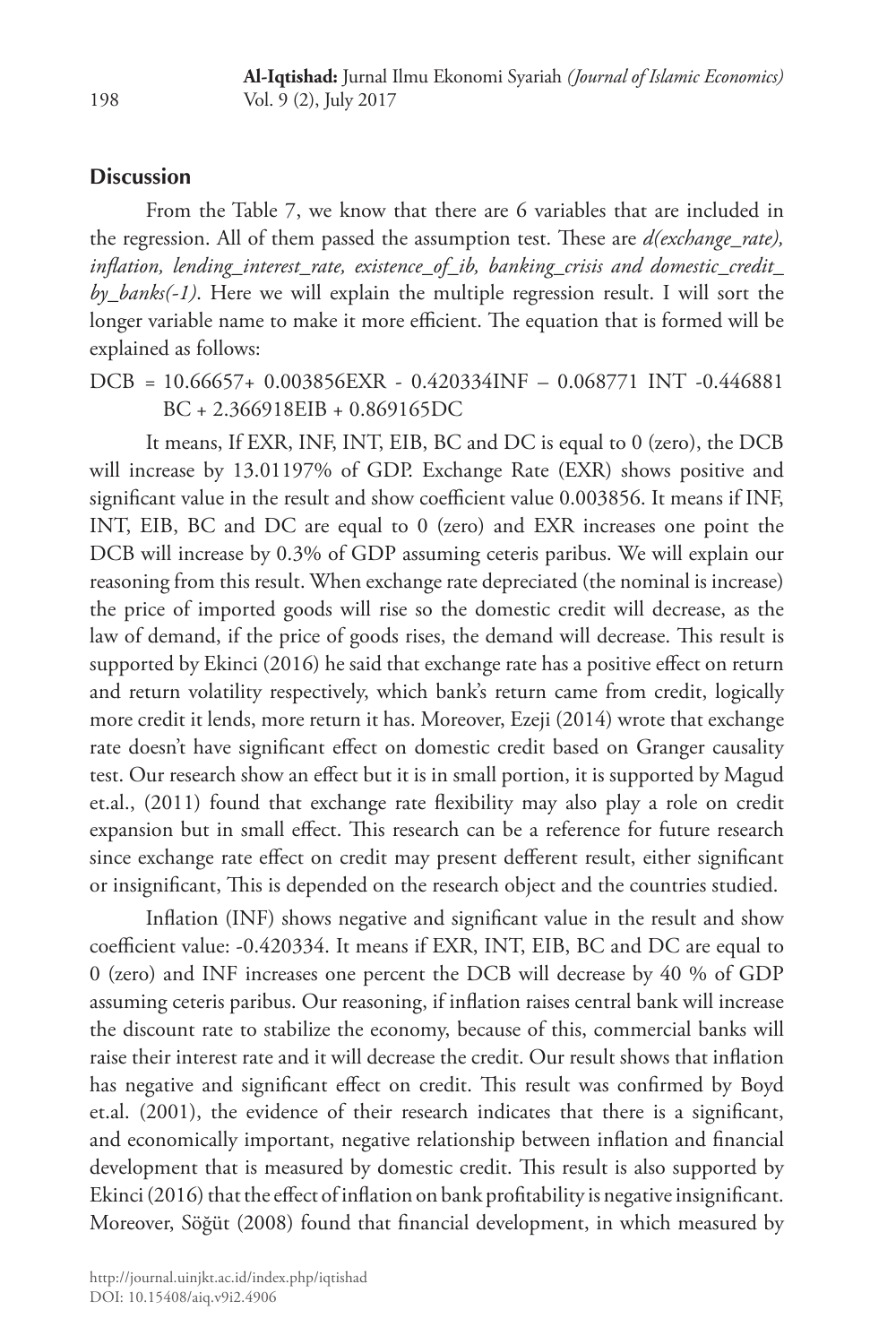inflation, enhances private sector credit both in the low income countries and high income countries. While exchange rate has unpredictious result, inflation has more predictive result. In others words, future research will have the same result no matter which countries are observed.

INT shows negative and insignificant value in the result and show coefficient value -0.068771. It means if EXR, INF, EIB, BC and DC are equal to 0 (zero) and INT increases one percent the DCB will decrease by 6% of GDP assuming ceteris paribus. This study seeks to contribute to the existing literature in several ways. Best of our knowledge, if the bank's interest rate is high, the credit that given to the private sector will be low, because consumer won't like high interest rate on credit. This result is confirmed by Gozgor (2014) the empirical results indicate that lending rate systematically and positively contributes to domestic credit expansion. Moreover Suh (2007) found that the current level of credit depends negatively on the expected future path of the real interest rate and it makes the credit to private sector become lower. Our research best confirms Ezeji's research (2014), he found that the relationship between interest rate and credit showed inverse relation, or it meant that exchange rate had negative and insignificant impact on credit.

In this research, we use banking crisis and existence of Islamic banking as dummy variable. Since these variables are Dummy, we conduct different way to analyze it. First dummy variable is banking crisis, we use this variable to test the proposition that countries will suffer for decreasing more domestic credit while in crisis condition than otherwise. Our results suggest that in condition of banking crisis, countries' domestic credit will decrease for 0.672846% of GDP than otherwise. To make its more sense, the significance level of this variable shows negative insignificant, we argue that there is an insignificant different in the domestic credit when there is a crisis than otherwise. This result supported by Kwak et.al., (in Rose and Spiegel, 2009) argue that during the boom, many countries experienced dramatic increases in the extension of domestic credit, both for investment and consumption, and the leverage of firms and households exploded. Moreover research by Büyükkarabacak and Neven (2010) wrote that household credit growth has been an important predictor of banking crises. In other word, if the crisis happens the credit will decrease, and vice versa. We suggest that this research supports theory in how Islamic banking more resilience to crisis than conventional bank since the result is insignificant. This research will give implication in developing knowledge since the same research had only been done by IMF.

Second dummy variable is existence of wholesale Islamic banking; we use this variable to test the proposition that countries will earn more domestic credit when Islamic banks exist than otherwise. Our results suggest that when Islamic banks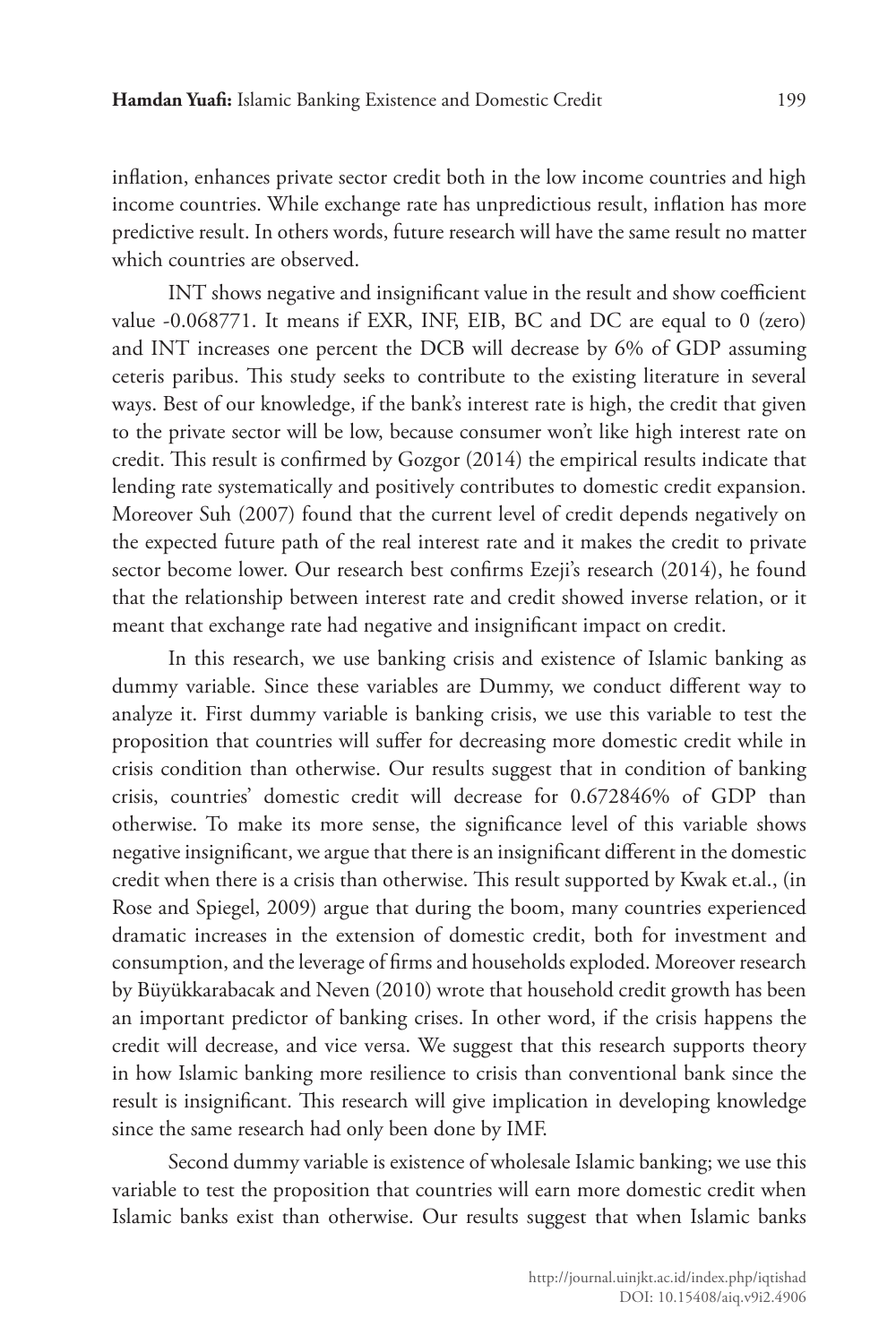are starting their business in the countries, domestic credit from the countries will increase for 1.121858% of GDP than otherwise. In order to make its more sense, the significance level of this variable shows positively insignificant. We argue that there is an insignificant different in the domestic credit when there is wholesale Islamic banking in the countries than otherwise. Logically, more financial institution in the countries, more domestic credit it has. In order to support this logical order, there is a research done by Brown (2003), he said that the level of bank finance used in each country can be obtained by examining the level of domestic credit to GDP. The more financial institution it has the more domestic credit it has.

In this research we also do an autoregressive model (dependent variable that is placed as independent variable and lagged in period) the result this model, as shown in Table 7 shows that DC shows positive and significant value in the result and show coefficient value: 2.366918. It means if EXR, INF, INT, EIB and BC are equal to 0 (zero) and DC increases one percent the DCB will increase by 203% of GDP assuming ceteris paribus. It means that today's domestic credit to private sector by banks is influenced by the domestic credit to private sector by banks in past a year ago. Our reasoning from this result is, if consumers feel satisfied with previous credit and they think that they can go with this, they will continue to lend money from banks. This reasoning is supported by our research.

# **Conclusion**

This paper empirically investigates the determinants of domestic credit across a wide range of 7 countries; these are United Kingdom, Malaysia, Egypt, Kuwait, Qatar, Bahrain and Indonesia, over the period 1990–2014. We use dynamic panel data estimation techniques to examine effects of exchange rate, inflation, lending interest rate, banking crisis and existence of wholesale Islamic banking on domestic credit to private sector by banks. We check the panel model, and the best model to describe determinants of domestic credit to private sector is fixed effect model.

We obtain several notable empirical results. First, the empirical results indicate that lending interest rate, banking crisis negatively and insignificantly contribute to domestic credit to private sector by banks. While the exchange rate and existence of Islamic bank positively and insignificantly contribute to domestic credit to private sector by banks. Inflation negatively and significantly contributes to domestic credit to private sector by banks. Second, the dummy variables, banking crisis and existence of wholesale Islamic banking show insignificant effect on domestic credit to private sector by banks, it means that banking crisis and existence of wholesale Islamic banking gives insignificant difference on domestic credit to private sector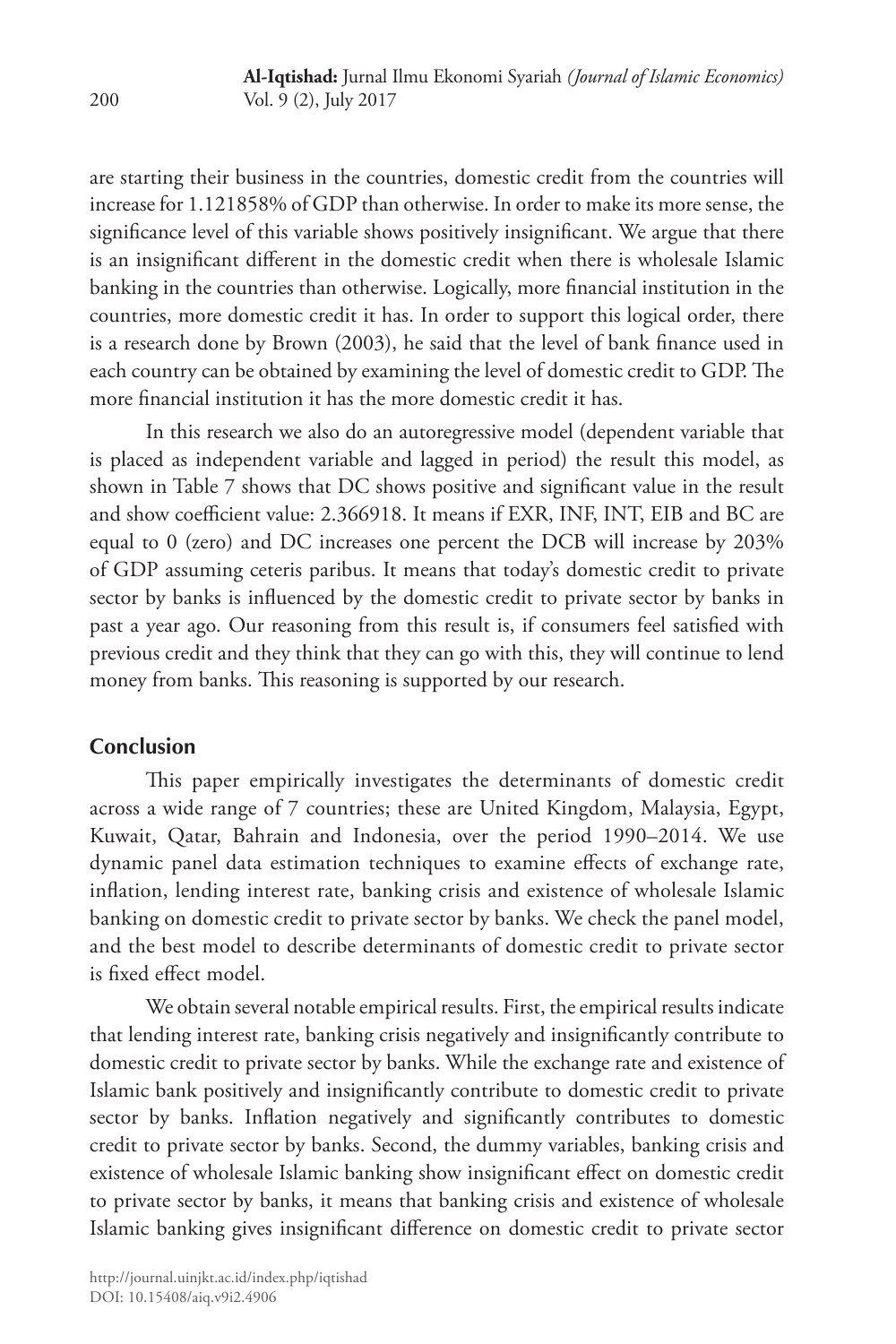than otherwise. Third, by doing autoregressive model, we find that today's domestic credit to private sector by banks is depended on domestic credit to private sector by banks a year ago.

Based on experience in this study, the authors have some suggestions that would help for further research. *First,* it would be nice if next researchers take Economic Value as independent variable, because it is a common component of market risk variable and it will give better result study. *Second*, next researcher should check whether the data is available in the trusted website or not, because in this research, there is no valid data about existence of wholesale Islamic banking.

Limitation of this study is that there are many data that are categorized as NA or not available. Please make deal with your data first before you decide a variable.

#### **References**

- Abduh, M. et.al. (2011). Factor Influence Depositor's Withdrawal Behavior in Islamic Banking: A Theory of Reasoned Action. *World Academy of Science, Engineering and Technology, 60*: 2074-2079.
- Aghion, P. et.al. (2009). Exchange rate volatility and productivity growth:The role of financial development. *Journal of Monetary Economics, 56 (4)*: 494-513.
- Arteta, C. & G. Hale. (2008). Sovereign Debt Crises and Credit to the Private Sector. *Journal of International Economics, 74 (1): 53-69*.
- Askari , H. et.al. (2015). *Introduction to Islamic Economics: Theory and Application.* Solaris South Tower: Jhon Wiley & Sons.
- Boyd, J. H. et.al. (2001). The Impact of Inflation on Financial Sector Performance. *Journal of Monetary Economics, 47: 221-248*.
- Brown, K. (2003). Islamic Banking Comparative Analysis. *The Arab Bank Review, 5*(2): 43-50.
- Büyükkarabacak, B. & N.T. Valev. (2010). The role of household and business credit in banking crises. *Journal of Banking & Finance, 34*: 1247–1256.
- Caballero, R. & A. Krishnamurthy. (2005). Exchange Rate Volatility and the Credit Channel in Emerging Markets: A Vertical Perspective. *International Journal of Central Banking, 1* (1): 207-245.
- Ekinci, A. (2016). The Impact of Market Risk on Bank Performance: Evidence from Turkey. *International Journal of Economics and Financial Issues, 6*(2): 427-434.
- Ezeji, C. E. (2014). The Impact of Macro-Economic Indicators on Domestic Credit in Commercial Banks in Nigeria. *International Journal of Empirical Finance, 2*(1): 34-44.